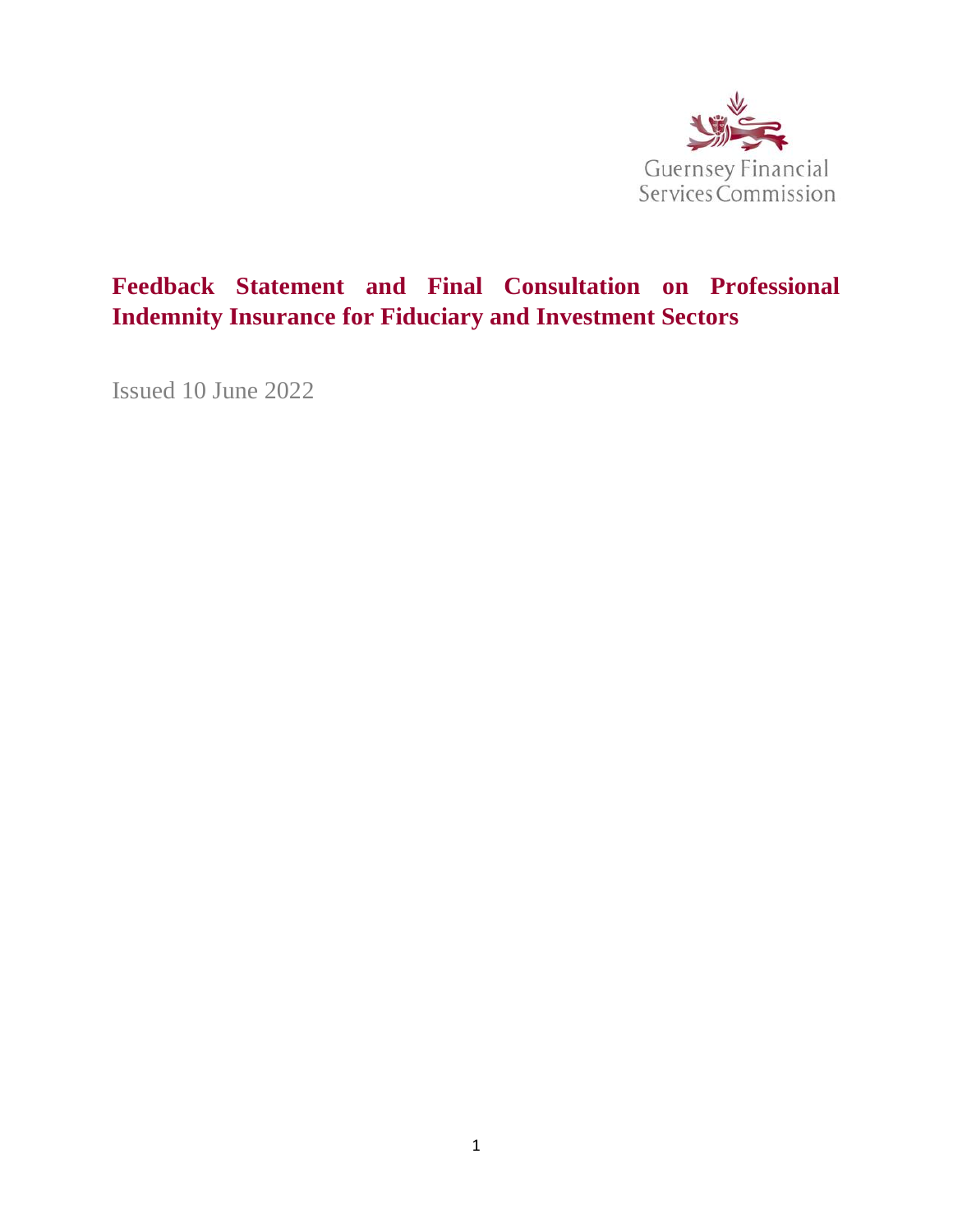# Contents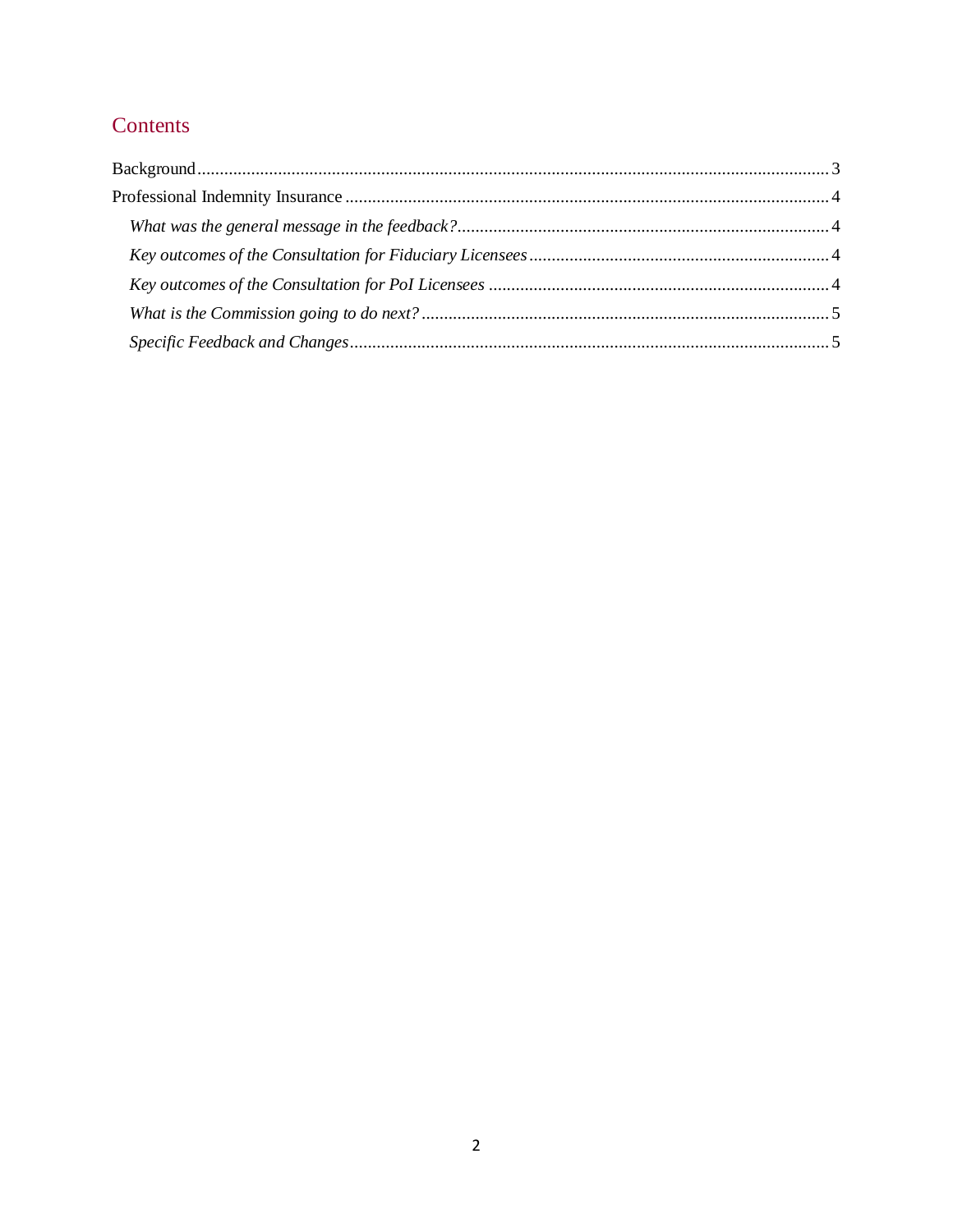## <span id="page-2-0"></span>Background

In our December 2021 [Consultation Paper on Professional Indemnity Insurance](https://www.gfsc.gg/sites/default/files/2021-12/20211207%20-%20PII%20CP%20-%20Investment%20and%20Fiduciary.pdf) we asked for feedback on the proposed changes to requirements concerning professional indemnity insurance ("PII") for the fiduciary and investment sectors, as set out in the Consultation Paper on Professional Indemnity Insurance Fiduciary and Investment Sectors ("CP").

A total of 47 parties responded to the CP. These comprised fiduciary licensees, entities licensed under the Protection of Investors (Bailiwick of Guernsey) Law ("PoI licensees"), dual licensees (licensed under both the Fiduciaries Law and the PoI Law), industry representative bodies, insurers and other industry participants.

The Commission would like to thank all those who provided feedback to the CP.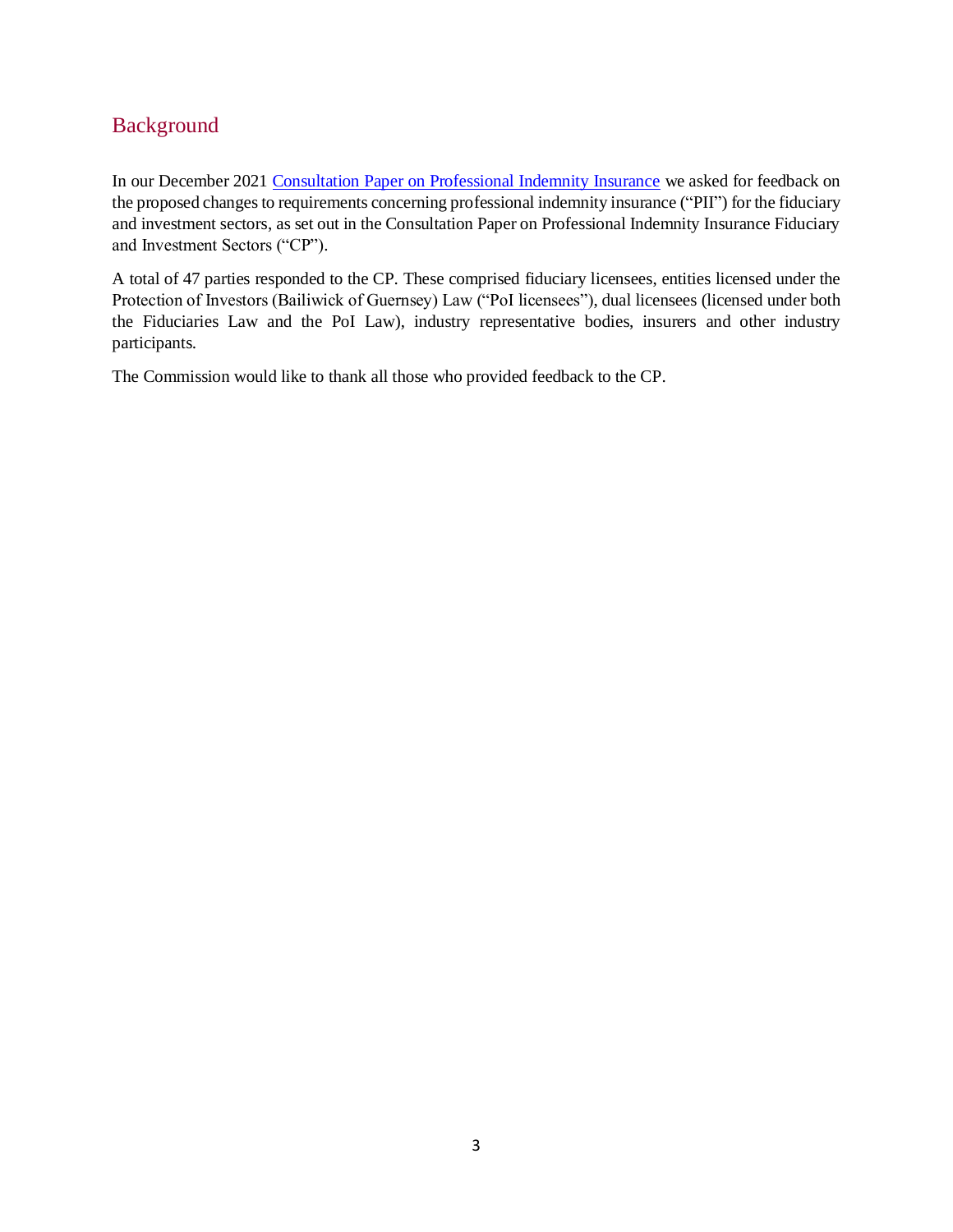## <span id="page-3-0"></span>Professional Indemnity Insurance

## <span id="page-3-1"></span>*What was the general message in the feedback?*

The Commission published the CP to seek stakeholders' views on proposed changes to the rules in respect of the maintenance of PII. The protection of the public against financial loss due to dishonesty, incompetence or malpractice by persons carrying on finance business is a statutory function of the Commission. One of the ways the Commission carries out this function is to require that certain financial services businesses maintain PII.

The purpose of the CP was to seek stakeholders' views on changes to the current PII rules to modernise them whilst ensuring that customers are protected in the event of losses from licensees' negligent acts, errors or omissions in their professional capacity.

In general most of the respondents broadly supported the proposals in the CP. The range of the responses reflected the industry sectors and the relative size of the firms, and for some proposals there were equal numbers agreeing and disagreeing with them. A number of the respondents reported that some of the proposed changes would be particularly onerous in the current challenging PII market and the Commission is not proposing to take these forward at this time.

## <span id="page-3-2"></span>*Key outcomes of the Consultation for Fiduciary Licensees*

- The basis of the calculation of the minimum required level of cover will remain turnover from regulated fiduciary activity but Fiduciary licensees will be required to consider whether the minimum indemnity limit and scope of cover of their PII policy is appropriate for their businesses, taking into account possible claims which may also be made from non-regulated activity.
- Minimum required level of cover will be capped at the lower of 3 times fiduciary turnover or  $\text{\pounds}10\text{m}$
- The maximum excess restriction of 3% of turnover from regulated activities has been removed on the basis that the rules will continue to require additional financial resources equal to the excess amount are held.
- PII will be required to cover legal defence costs but the proposal that legal defence costs should not erode the aggregate limit ("legal defence costs in addition") has been withdrawn on the basis that this provision may not be readily available in the market and may limit licensees' ability to obtain overall cover.
- A rule has been introduced clarifying that dual licensees should meet the PII rules under whichever of the respective regimes requires the higher (or highest) aggregate minimum indemnity limit, unless otherwise instructed by the Commission. For dual PoI/Fiduciary licensees this will normally mean that the PoI Capital Adequacy Rules<sup>1</sup> will take precedence.

## <span id="page-3-3"></span>*Key outcomes of the Consultation for PoI Licensees*

• The basis of the calculation of the minimum required level of cover has changed from total revenue to income from controlled investment activity and any other regulated activity. Licensees will be required to consider whether the minimum indemnity limit and scope of cover of their PII policy

<sup>1</sup> The Licensees (Capital Adequacy) Rules and Guidance, 2021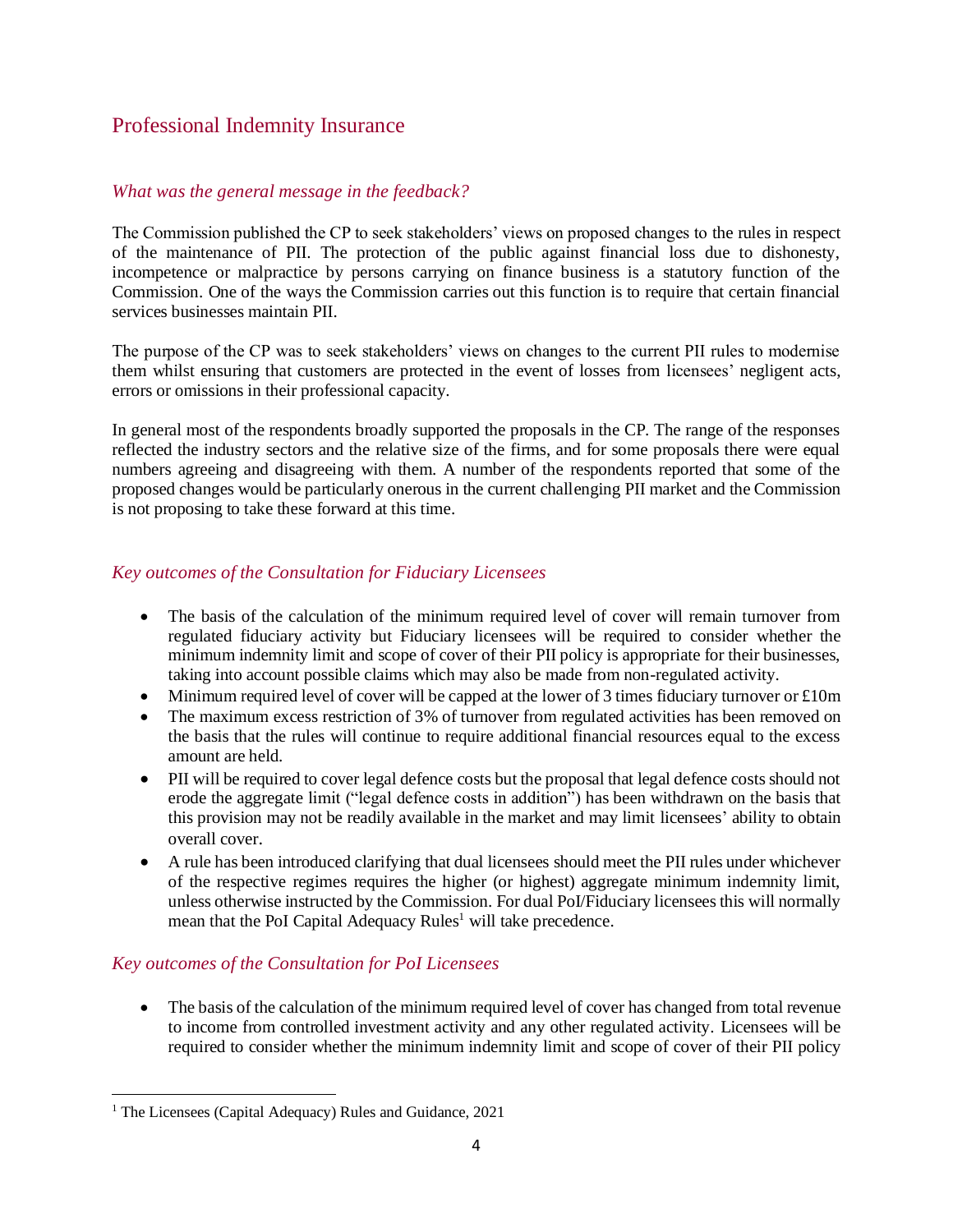is appropriate for their businesses, taking into account possible claims which may also be made from non-regulated activity.

- Minimum required level of cover will be capped at the lower of 3 times total regulated income or £10m
- The definition of "net assets" in the Capital Adequacy Rules will include an adjustment deducting an amount equal to the PII excess. As a consequence some licensees may be required to hold a higher level of capital. The current maximum excess restriction of 20% of total insured will be removed.
- PII will be required to cover legal defence costs but the proposal that legal defence costs should not erode the aggregate limit ("legal defence costs in addition") has been withdrawn on the basis that this provision may not be readily available in the market and may limit licensees' ability to obtain overall cover.
- A rule has been introduced clarifying that dual licensees should meet the PII rules under whichever of the respective regimes requires the higher (or highest) aggregate minimum indemnity limit, unless otherwise instructed by the Commission. For dual PoI/Fiduciary licensees this will normally mean that the PoI Capital Adequacy Rules will take precedence.

## <span id="page-4-0"></span>*What is the Commission going to do next?*

Alongside this feedback statement the Commission has issued final drafts of the relevant amended Rules wording, taking into account comments received during the consultation. A final eight-week consultation period is being offered to provide an opportunity to identify any "fatal flaws" in the draft amended rules, after which amendments will be formally adopted.

## <span id="page-4-1"></span>*Specific Feedback and Changes*

A more detailed summary of the responses received to each question in the CP, together with the Commission's feedback, are presented below.

#### **Cap on the level of PII cover required**

#### FIDUCIARY and INVESTMENT

## **Q1: Do you have any comments on the proposal to introduce a cap of £10,000,000 on the required minimum level of PII cover under the Capital Adequacy Rules and the Fiduciary Rules<sup>2</sup> ?**

All respondents agreed that a cap on the required minimum level of PII should be introduced. The majority of responses received supported setting this cap at £10,000,000 but other views were received suggesting that the cap might be set at a different level. Two respondent licensees suggested that £15,000,000 would be more appropriate, based on their own risk analysis.

<sup>2</sup> The Fiduciary Rules and Guidance, 2021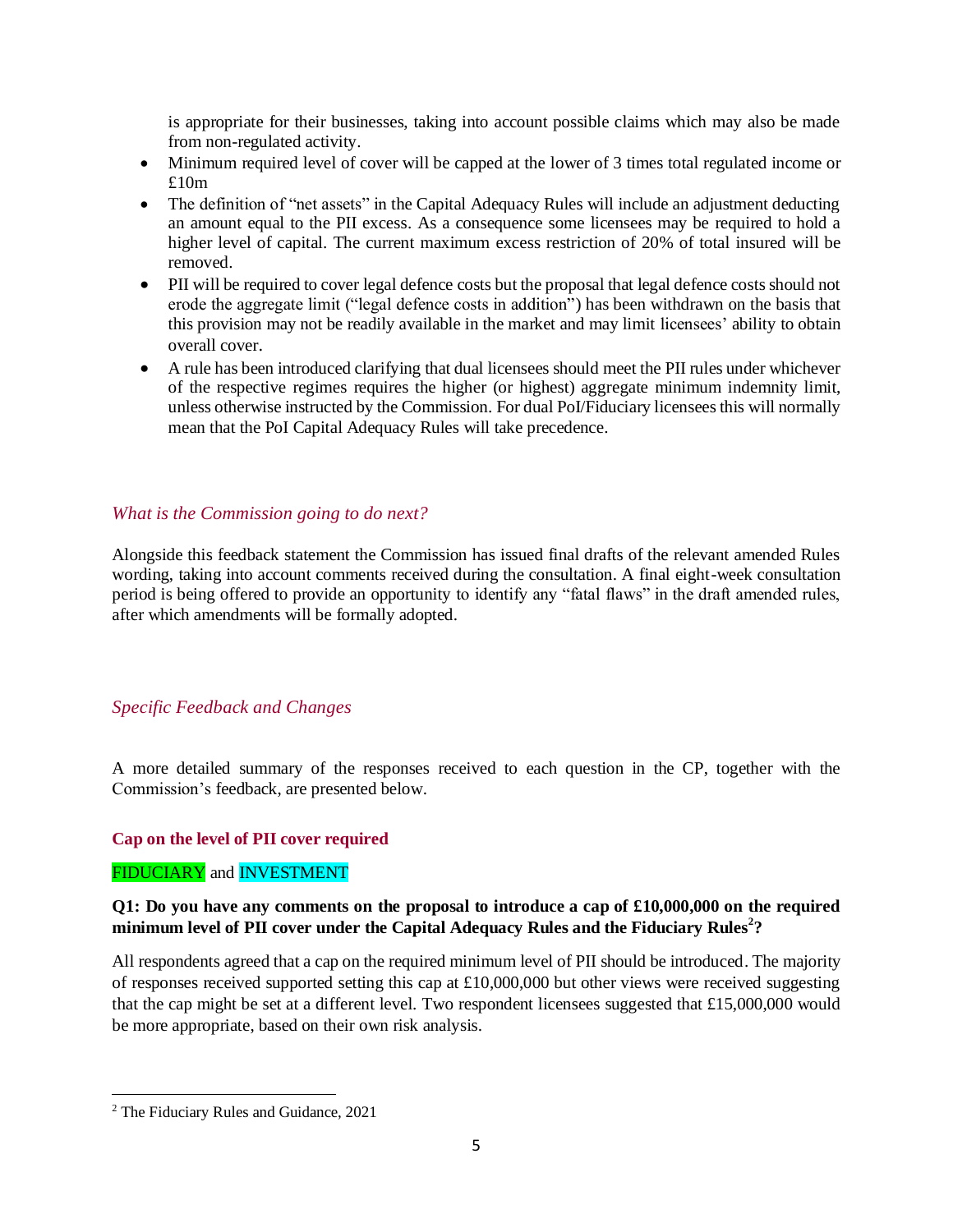Four responses from the investment sector suggested that a level of £5,000,000 may be more appropriate, would impact a greater number of licensees, and be in line with that of a peer jurisdiction.

Several licensees indicated in their responses that they would continue to hold aggregate cover at levels in excess of  $\pounds10,000,000$  based on their own internal risk assessment, irrespective of the introduction of any cap on the required minimum level.

#### *Commission response*

Given that all respondents agreed with the proposal to introduce a cap, the Fiduciary Rules and the Capital Adequacy Rules will be amended to include this change.

The Commission noted the request for a lower level of cap for the investment sector. However, the Commission has considered that £10,000,000 remains appropriate. The Commission takes the view that an aggregate level of £5m may be inappropriate for the level of activity and potential liability of medium-sized and larger firms. As a reminder the required minimum level of cover remains a dynamic, turnover-based measure and many smaller firms will continue to require cover below the £10m cap. This change does not increase the minimum requirement for any firm.

A new Rule 4.1(2A) and guidance have been added to the Fiduciary Rules to implement this change.

For PoI licensees, the existing PII requirements under the Capital Adequacy Rules will be transferred from Part 2 Financial Resources to a new Part 2A (Insurance Arrangements). This change provides better clarity as financial resources requirements will be separated from insurance requirements. The introduction of the "cap" can be seen in Rule 2A(6) and guidance in the new Capital Adequacy Rules.

#### **Cover per claim**

## INVESTMENT

## **Q2: Do you have any comments on the proposal to provide greater clarity regarding the level of aggregate and limit for each and every loss?**

Almost all parties that responded to this question agreed with the proposal that the minimum level of PII cover should apply to both the aggregate cover and the limit for any one claim. Comments were received noting the benefit of aligning this requirement for the fiduciary and investment sectors and the potential for increased investor protection.

#### *Commission response*

The Capital Adequacy Rules will therefore be amended by adding "for any one claim and in the aggregate", where relevant, to rule 2A(2) and (4).

#### **Level of cover: Three times total revenue/income**

#### FIDUCIARY

**Q3: Do you have any comments on the proposal to include income received from non-regulated activities within "turnover" when calculating the level of PII cover under the Fiduciary Rules?**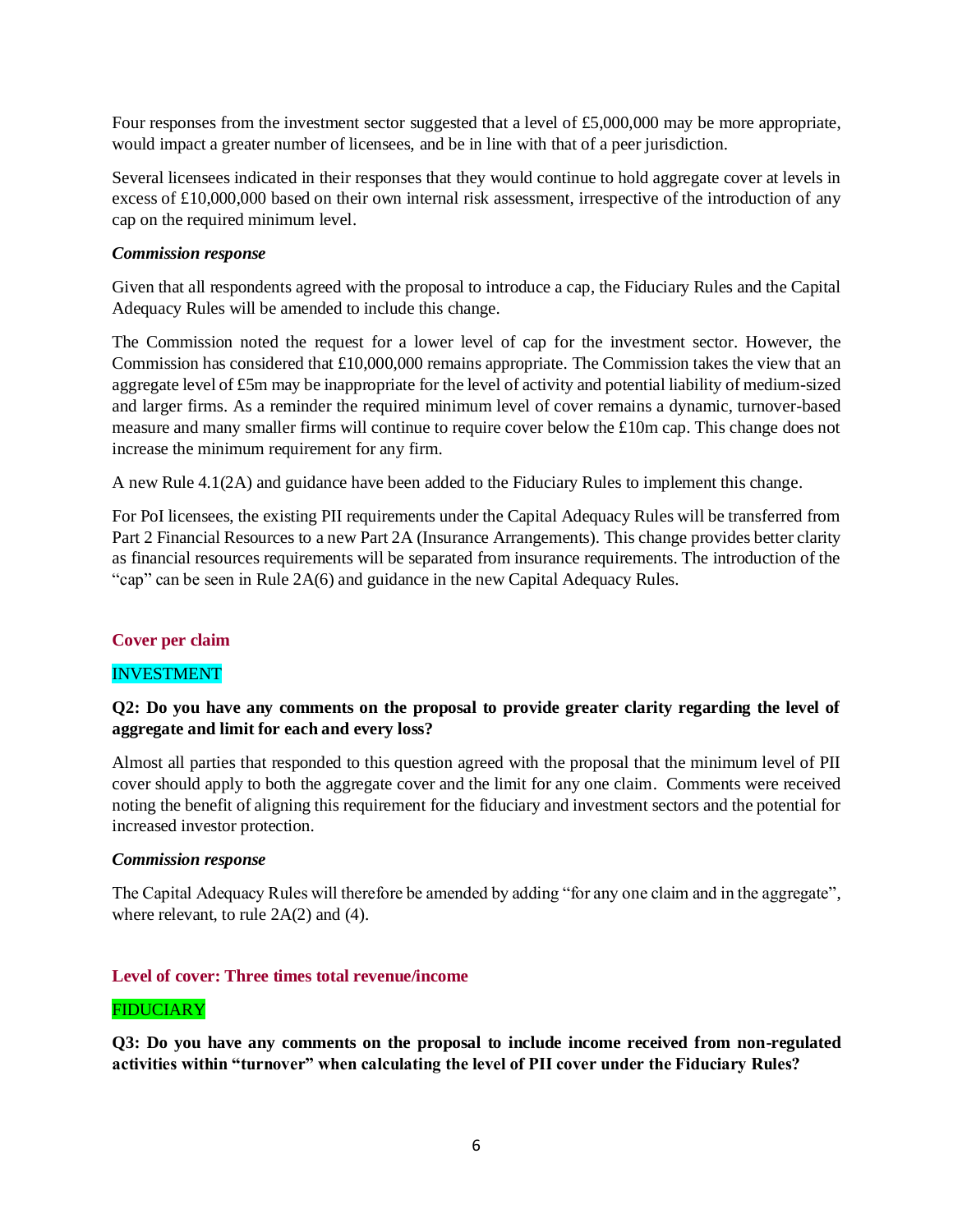Around half of the respondents agreed with the proposal citing the benefit of greater consistency and clarity. Some also highlighted that they did not expect any impact from the change, given that fiduciary licensees, except for dual licensees, do not generally engage in other activities apart from fiduciary regulated activities.

Those that disagreed made the argument that income from unregulated activity does not translate into increased claims risk, in a similar way as income from proprietary trading.

#### *Commission response*

It has been decided that the proposal is not to be implemented and that turnover from regulated fiduciary activity will continue to apply. However a new rule (Rule 2B) has been added, requiring that for licensees which also carry out unregulated activities, consideration must be given as to whether the minimum indemnity limit of their PII policy is appropriate for their businesses, taking into account possible claims which may also be made from non-fiduciary activity.

#### **Gains from proprietary portfolio trading**

## FIDUCIARY and INVESTMENT

**Q4: Do you have any comments on the proposal to exclude gains or other investment income from a licensee's proprietary investment portfolio when calculating the level of PII cover under the Capital Adequacy Rules and the Fiduciary Rules?**

The majority of respondents supported this proposal.

Some respondents suggested that further exclusions could be made for other categories of income.

#### *Commission response*

#### FIDUCIARY

Given that the decision has been made that turnover from fiduciary regulated activities will continue to apply when calculating the limit of indemnity for the PII policy, gains or income from a licensee's proprietary investment portfolio trading would automatically be excluded from the calculation.

#### INVESTMENT

The CP originally proposed using total revenue, net of gains from proprietary trading, as the basis of the calculation of the required limit of indemnity. However, after reviewing feedback and assessing our data (that indicates the difference between total revenue and income from all regulated activity is generally minimal), the Commission will implement an approach of simply relying on regulated income. In a minor change to existing rules "total revenue" will now be replaced by "income from controlled investment activity and any other regulated activity". Income from other regulated activity in the case of dual POI/Fiduciary licensees will include regulated activity within the meaning of the Fiduciaries Law.

Similar to the Fiduciary Rules, a new rule will be added to the Capital Adequacy Rules requiring that for licensees which also carry out unregulated activities, consideration must be given as to whether the minimum indemnity limit of their PII policy is appropriate for their businesses, taking into account possible claims which may arise from this other activity.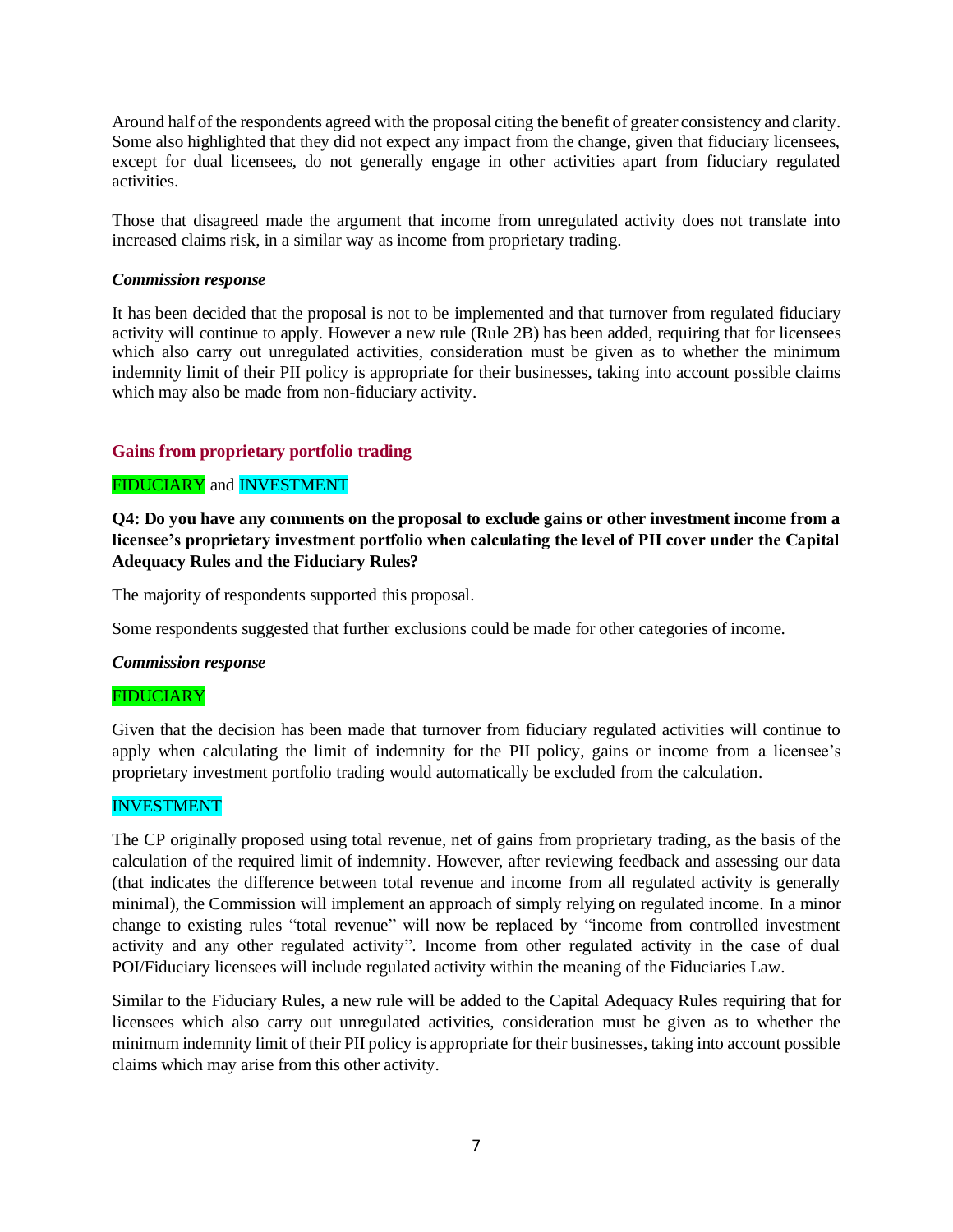The Commission's data shows that the difference between total revenue and income from controlled investment business for most PoI licensees is minimal. This, together with feedback received requesting for certain income categories to be excluded, the Commission deems that a simpler approach of relying on regulated income (for fiduciary or investment, as the case may be) for the calculation of level of PII cover would be more appropriate than capturing total income with permitted deductions of various items (such as gains from proprietary trading, income from sub-letting premises, etc.), as originally proposed in the CP.

#### The minimum PII cover for PoI licensees

## INVESTMENT

**Q5: Do you have any comments on the proposal to amend the Capital Adequacy Rules to require a Designated Trustee ("DT"), Designated Custodian ("DC") or Designated Administrator ("DA") to hold minimum aggregate PII cover of £1,000,000 or three times turnover, whichever is greater?**

The majority of respondents agreed with this proposal.

#### *Commission response*

The proposed change will be implemented by amending the minimum requirement in Rule 2A(2) in the Capital Adequacy Rules from £300,000 to £1,000,000. This increased requirement reflects the core role such licensees fulfill in respect of the funds sector.

#### **Excess**

## FIDUCIARY and INVESTMENT

**Q6: Do you have any comments on the following proposals:** 

**(1) to amend rule 4.1(3) of the Fiduciary Rules from "Any excess must not exceed 3% of turnover from regulated activities." to "Any excess must not exceed 3% of turnover".** 

## **(2) to deduct a PII excess when calculating "net assets" for the financial resources requirements under the Capital Adequacy Rules.**

All except two respondents agreed with the proposals. The two PoI licensees that disagreed with the proposal to deduct a PII excess when calculating "net assets" for FRR under the Capital Adequacy Rules deemed that the proposal was unnecessary or creates additional burden on licensees. One was of the view that the existing FRR calculation provides sufficient headroom in case a claim is made.

These proposals will be considered together with feedback received to Q7 below.

## **Q7: Are you supportive of consideration of the removal of the absolute excess minimum requirements under the PoI and Fiduciaries frameworks and accompanying review of the applicable financial resources requirements under the respective Rules?**

All respondents except one agreed with this proposal. The party that disagreed with the proposal suggested that the removal of the absolute excess minimum requirements would encourage a race to the bottom, compared to the existing requirement whereby a proportionate minimum excess requirement helps encourage better outcomes.

Four respondents that agreed with the proposal also provided further comments on a review of the FRR. One suggested that assets accepted under the FRR should be in cash or near cash with a list of defined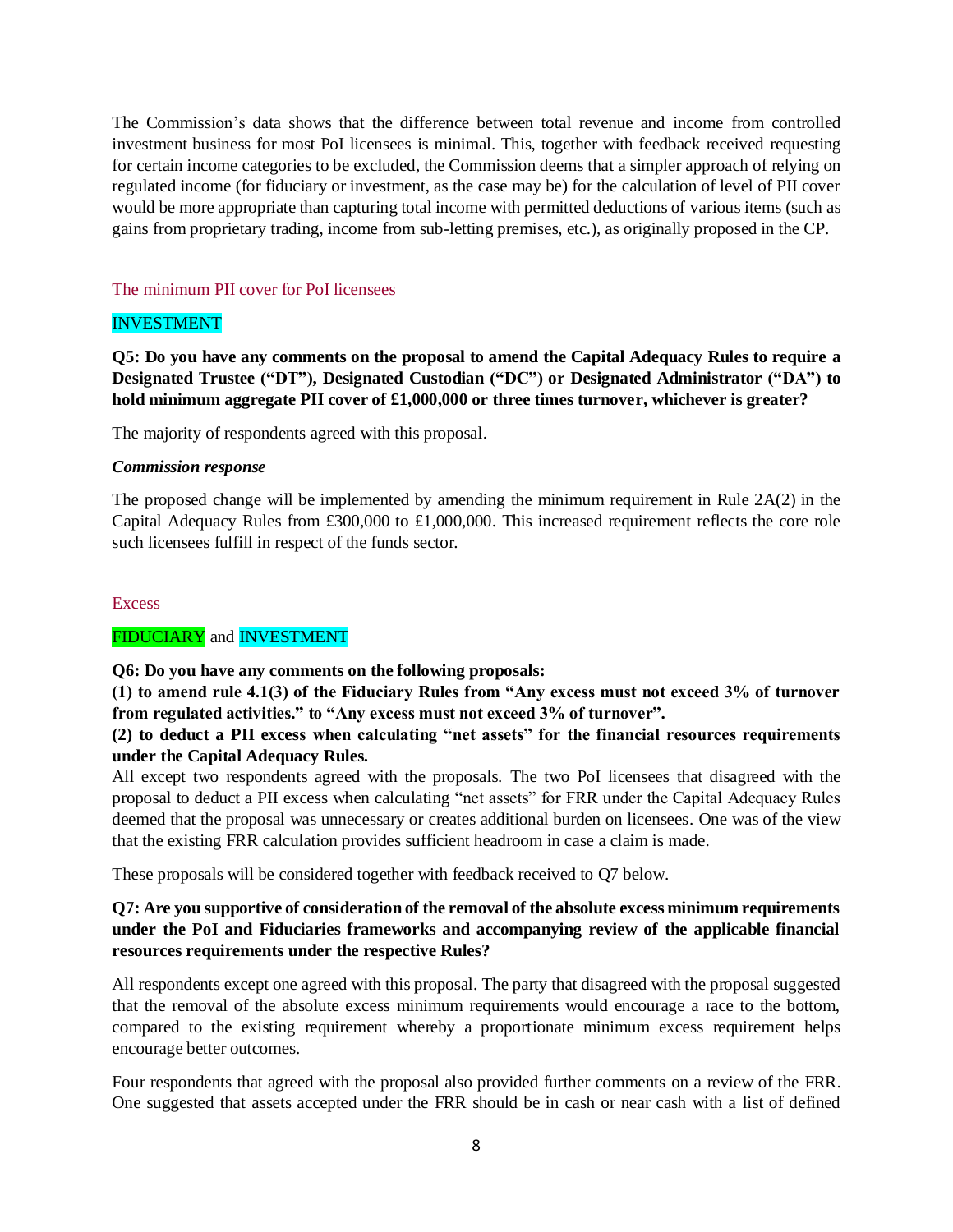suitable assets. Two commented that the FRR should remain commercial and logical. One licensee suggested that a review of the FRR is not needed. Two respondents, whilst agreeing with the proposal, highlighted that excess levels are constrained by what insurers are willing to provide in the market.

#### *Commission response*

#### FIDUCIARY

Currently, the FRR Rules already require a deduction of one excess from the calculation of liquid assets required to be held. Having considered the feedback received, the Commission agrees to remove the absolute excess minimum requirements for fiduciaries by removing the current Rule 4.1(3) from the Fiduciary Rules and adding a guidance stating that licensees should consider the level of excess of their PII policy and their ability to pay the excess should a claim arise.

## INVESTMENT

Noting the industry support in responses to the consultation, the proposal to deduct the PII excess when calculating "net assets" for the financial resources requirements has been adopted in the Capital Adequacy Rules (see the revised definition of "adjustments" in Part 5 General Provision). The Commission notes that this change increases the required level of capital for all licensees and, in some cases, licensees may need to review the level of PII excess or the level of financial resources held to ensure compliance with the new requirement. Taking this amendment into account, and similar to the approach taken under the Fiduciaries regime, the current absolute excess minimum requirement (20% of the total insured) has been removed.

Licensees should contact the Commission if they wish to discuss the application of the policy for example in the case of licensees placing reliance on group PII cover.

#### Dual or multiple licensees

#### FIDUCIARY and INVESTMENT

**Q8: Do you have any comments on the proposal to provide for a carve out for a fiduciary licensee or a PoI licensee (DT, DC or DA) which is also a bank or a licensed insurer whereby the licensee would only have to comply with the requirements issued under the Banking Law, IMIIL or IBL as applicable?**

The Commission received mixed feedback on this proposal. Whilst generally respondents agreed with the proposed changes, comments were made that the prerequisite analysis prior to requesting a carve-out from the Commission may be overly burdensome. Some respondents suggested an alternative approach might be to apply the respective rule resulting in the comparatively higher (or highest) required level of cover.

#### *Commission response*

The Commission has given consideration to the comments received and has introduced a rule to both sets of Rules that where a licensee also holds a licence under another Regulatory Law the licensee should meet the PII rules under whichever of the respective regimes requires the higher (or highest) aggregate minimum indemnity limit, unless otherwise instructed by the Commission.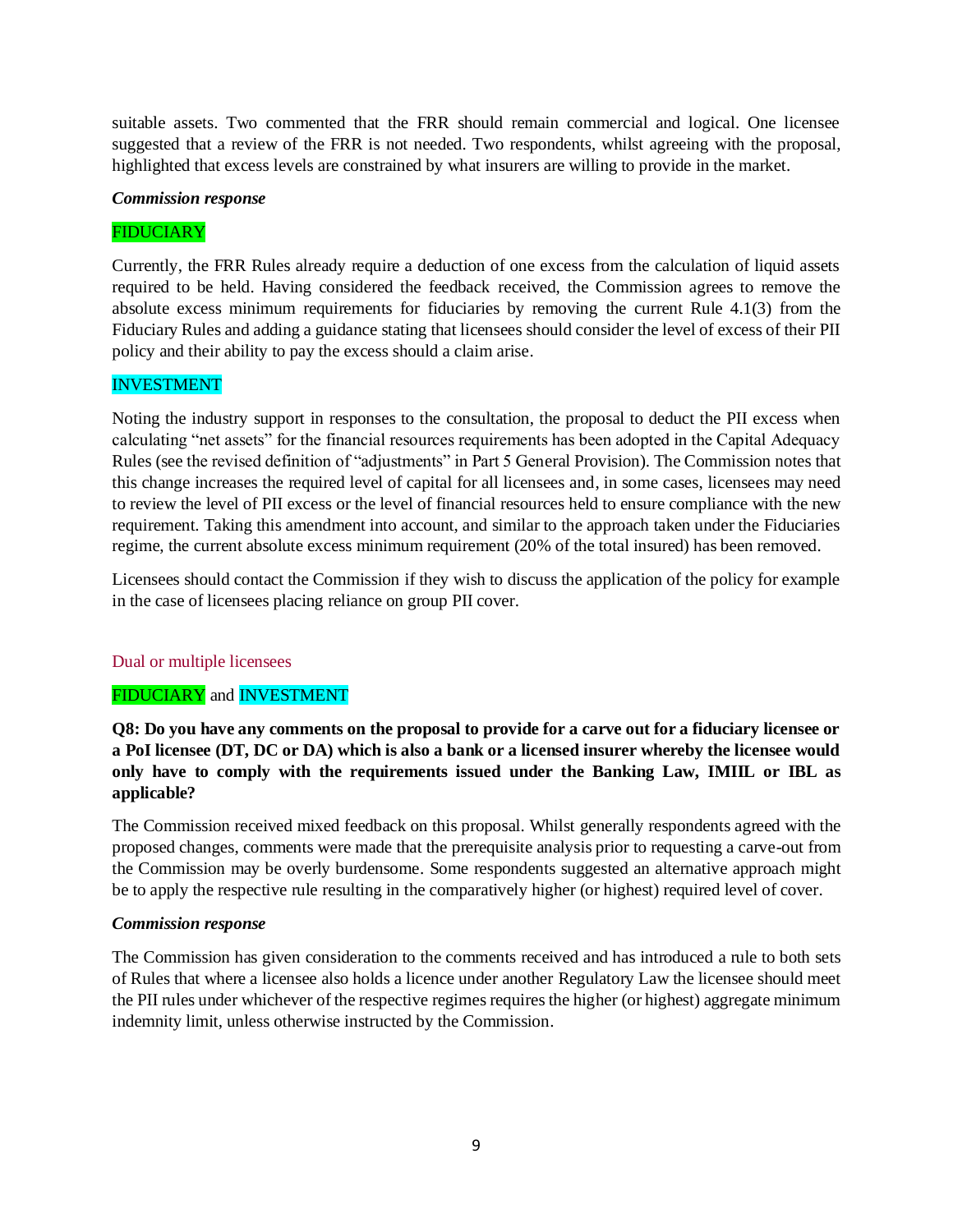#### Self-insurance

#### FIDUCIARY and INVESTMENT

#### **Q9: Do you have any comments on the proposal to no longer accept the use of self-insurance for Fiduciary licensees?**

Almost all respondents agreed with the proposal to remove reference to self-insurance from the Fiduciary Rules. Two respondents disagreed with the proposal, and although neither currently relies on self-insurance they indicated that this option should remain available.

The licensees that agreed with the proposal noted that the proposal is sensible as it ensures that risk is effectively transferred from the licensee. Half of the respondents that agreed with the proposal also requested that the Commission clarifies that captive insurance is not regarded as self-insurance.

#### *Commission response*

Considering the feedback received, the current Rule 4.1(4) of the Fiduciary Rules has been amended and the reference to self-insurance has been removed, as proposed in the CP. The Rule now clarifies that captive insurance is accepted provided that such cover is provided by a Guernsey licensed captive insurer or a foreign captive insurer of equivalent status.

A similar clarification is also made to the Capital Adequacy Rules with the introduction of the new rule (Rule 2A(10)).

#### Scope of cover

#### FIDUCIARY and INVESTMENT

#### **Q10: Do you have any comments on the additional terms and conditions proposed to the Fiduciary Rules?**

#### **Q11: Do you have any comments on the proposed requirements concerning scope of PII for the Investment sector?**

The majority of respondents raised concerns about some of the proposals regarding scope of cover. Key concerns were in relation to proposals 2 and 3: defence costs to be in addition to the aggregate limit and reinstatement to take place when the cover is depleted. Some respondents also advocated more generally that the scope of cover should not be too prescriptive.

#### FIDUCIARY and INVESTMENT

#### **Proposal that defence costs must not contribute to the individual loss or aggregate limit**

#### *Commission response*

The majority of concerns raised related to the difficulty in obtaining cover to meet this requirement. After further consideration and engagement with insurance market participants it has been decided not to proceed with the implementation of this proposal. Instead, the Fiduciary Rules and the Capital Adequacy Rules will require only that PII policies cover legal defence costs (Rule 4.1(5)(f) of the Fiduciary Rules and Rule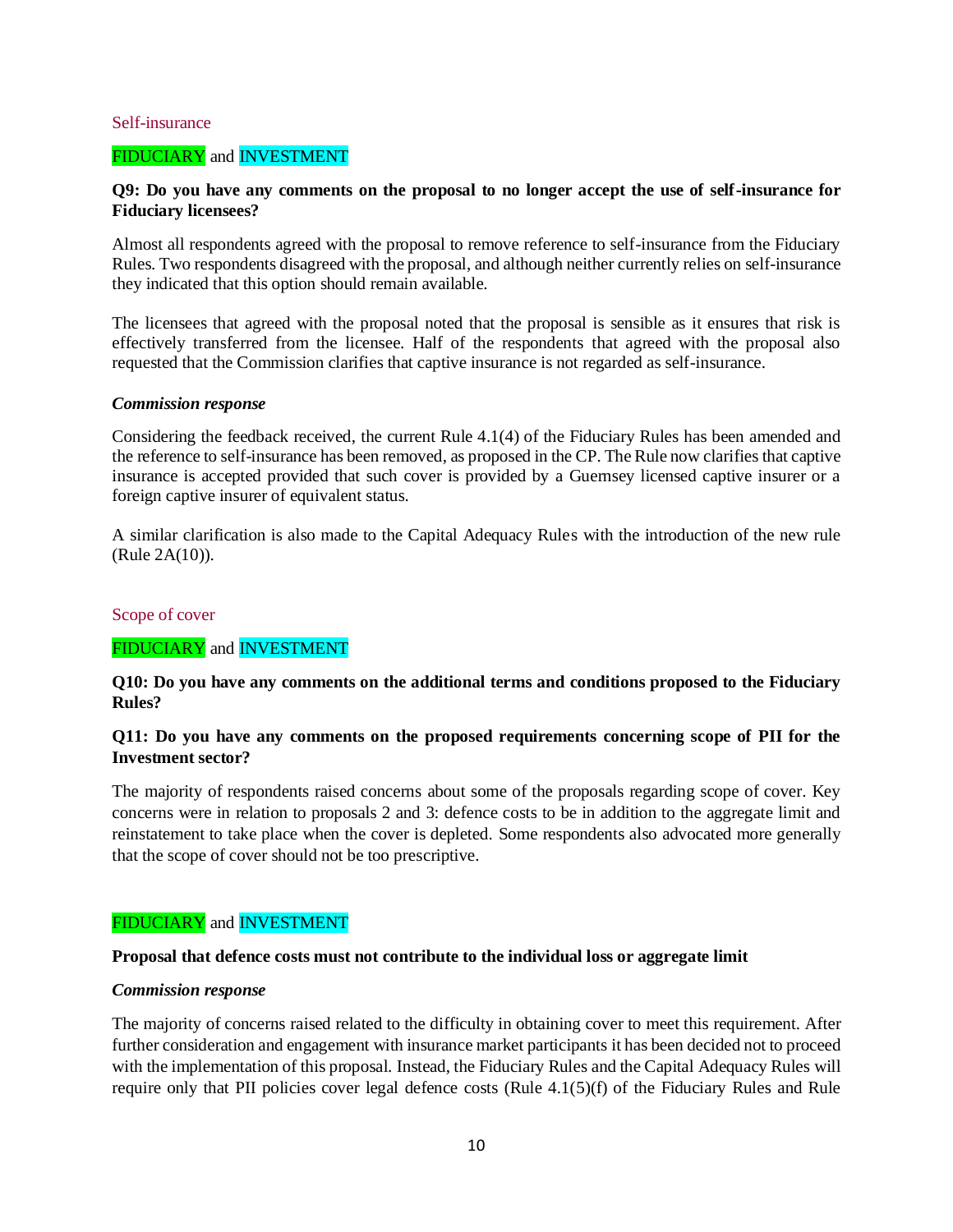2A(9) of the Capital Adequacy Rules) and such costs may contribute to the individual loss or aggregate limit.

#### FIDUCIARY and INVESTMENT

#### **Reinstatement**

The CP proposed that in the event that a claim is made on the PII policy and causes the aggregate level of PII cover to deplete, the licensee must take actions to reinstate the level of cover. Most objections to this proposal were on the grounds of cost. One respondent made the point that the time it takes for a claim to be made and paid out is such that it may be unlikely that a depletion would take place within that same year. Another licensee argued that firms take out insurance for the year based on a number of assumptions, which is part of their annual process, and instead of a compulsory reinstatement, this should form part of considerations at renewal the following year. It was also noted from conversations with underwriters that a re-instated policy will not cover the same claim/event.

#### *Commission response*

The Commission has considered all the feedback and has decided that this proposal is not to be implemented.

#### FIDUCIARY and INVESTMENT

#### **Liabilities for the dishonest or fraudulent acts of employees**

One of the proposals in the CP was to expand the scope of PII cover to include fraudulent acts, by adding "or fraudulent" to an existing rule (the current Rule 4.1(5)(b) of the Fiduciary Rules) and to introduce the same requirement to the Capital Adequacy Rules. Overall, respondents advocated for less prescriptive rules regarding scope of PII cover as bespoke wording may come at a cost and may limit the supply of available cover. Some licensees stated they have indemnity provided for dishonest or fraudulent acts of employees under a different insurance arrangement (not PII).

#### *Commission response*

The Commission acknowledges the variety of drafting used in insurance policies, as highlighted by some respondents and insurers. In this regard, a guidance note will be added to explain that in meeting this rule, some licensees may rely on a different insurance instrument for indemnity against such liabilities, provided that the licensee is satisfied with such insurance arrangement. In addition, since PII policy wordings may vary, a licensee should consider whether its insurance provides the required scope of cover. For instance, these may be covered under "Crime", "Fraud" or "Fidelity" under its policy. Some policies may contain limitation on "dishonest or fraudulent acts" such as a carve out on deliberate dishonest acts. Where there is such limitation or exception, the licensee should assess whether the policy is considered appropriate for its business.

#### FIDUCIARY and INVESTMENT

**Liabilities of its employees who, in the course of their duties to the licensed fiduciary, perform functions in their own names**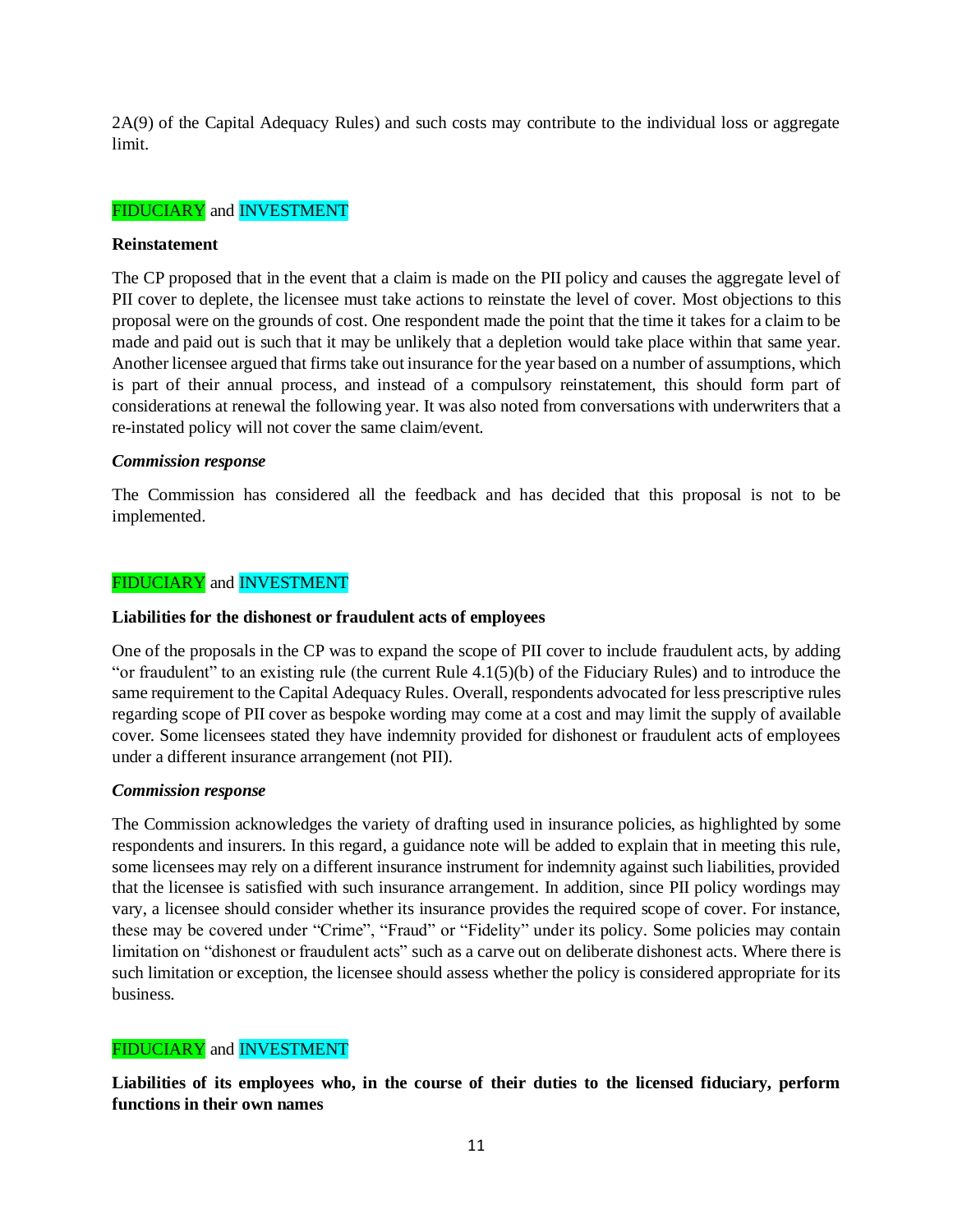Feedback was received on the current Rule 4.1(5)(c) of the Fiduciary Rules. Some respondents argued that current Rule 4.1(5)(a) already covers this requirement.

#### *Commission response*

The Commission takes the view that the scope of current Rule 4.1(5)(c) is broader than that of current Rule 4.1(5)(a) and is not proposing a reduction in the scope of these requirements. The rule has, therefore, been retained.

Some licensees and insurers suggested that it is important to consider the definition of employee to ensure that coverage is in place for past and future employees, seconded and contracted individuals. It should be noted that the Fiduciaries Law defines "employee" as "an individual who has entered into or who works under (or, where the employment has ceased, who worked under) a contract of employment". The definition is generally fit for purpose. Consequently, a guidance is added to the Fiduciary Rules to explain that for the purposes of the new Rule 4.1(5), the PII policies should cover current and former employees and a person under contract to perform services or duties to or on behalf of the licensee. The guidance also recognises that time limitation may apply to the period of cover for former employees. In line with the above, Rule 2A(9)(a) and a guidance note are also introduced to the Capital Adequacy Rules.

## FIDUCIARY and INVESTMENT

## **Liabilities which the licensed fiduciary/ PoI licensee might incur in any jurisdiction in which it carries on business**

A respondent highlighted that clients may re-locate or their personal circumstances may change, which is commonly seen in the fiduciary sector. The respondent suggested that licensees should seek to obtain a worldwide cover, where possible, given the nature of the fiduciary business.

#### *Commission response*

The Commission has considered the suggestion but takes the view that a "one size fits all" approach to this requirement is not appropriate and that to impose a world-wide coverage requirement may be overly burdensome for some licensees. Instead the rule has been amended to require cover for liabilities which a licensee might incur in any jurisdiction in which it should reasonably foresee that it may be held liable for damages and costs.

#### Notification relating to PII

#### INVESTMENT

## **Q12: Do you have any comments on the proposal to add notification requirements relating to PII to the Capital Adequacy Rules?**

Most responses agreed with the proposal. Two respondents noted that for a Group PII, the proposal may present problems where a notification does not concern the licensee, but other entities within the Group. One respondent stated that licensees may make a notification to their insurer as a matter of prudence and questioned whether this should also be notified to the Commission.

#### *Commission response*